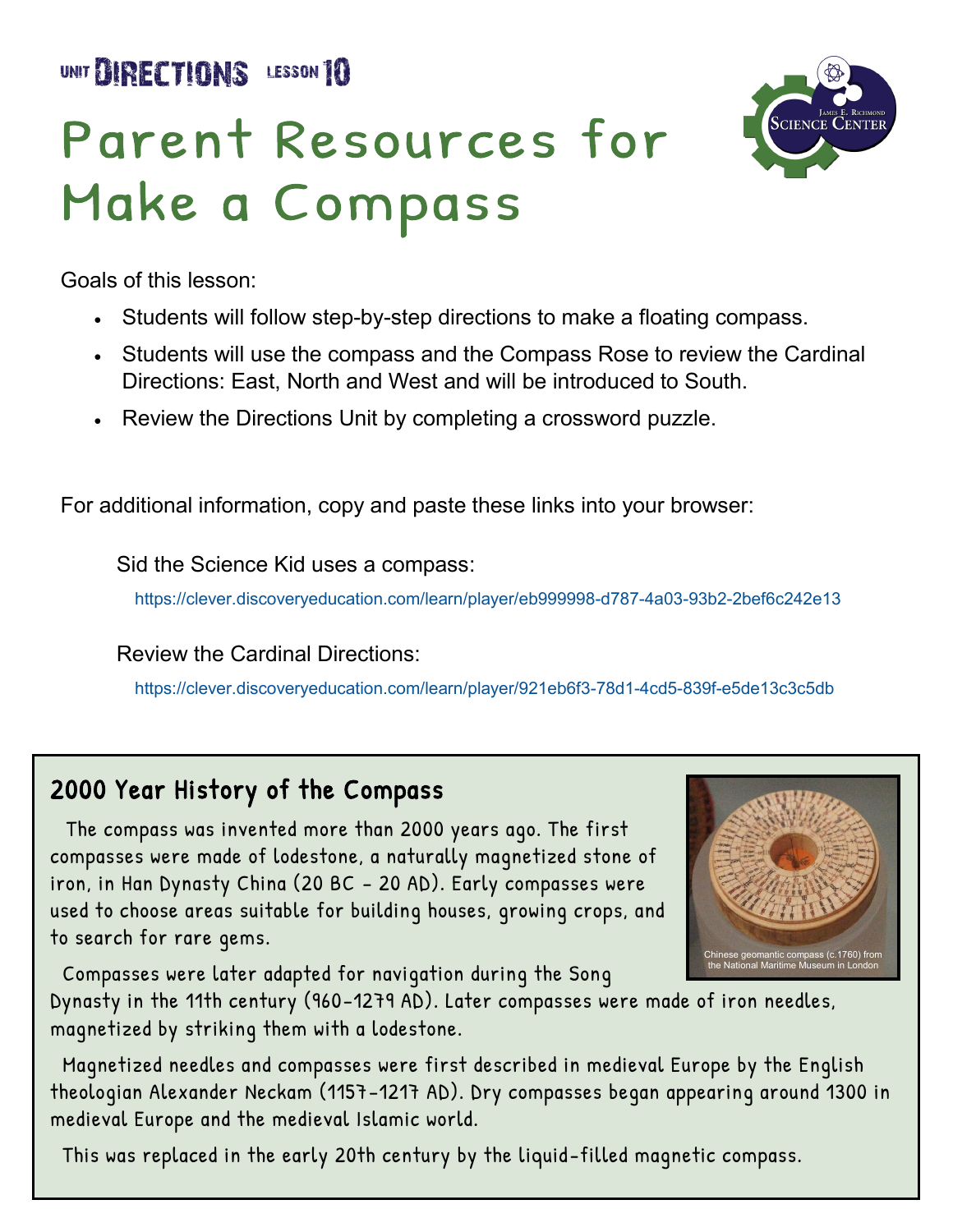UNIT BIRECTIONS LESSON 10

### Make a Compass

A compass uses Earth's magnetic field to find the direction North.

Gather a few supplies to make your own compass:

- 
- [ ] Scissors
- [ ] Sewing Needle
- [ ] This printed sheet [ ] Refrigerator Magnet
	- [ ] Small Bowl
	- [ ] Water



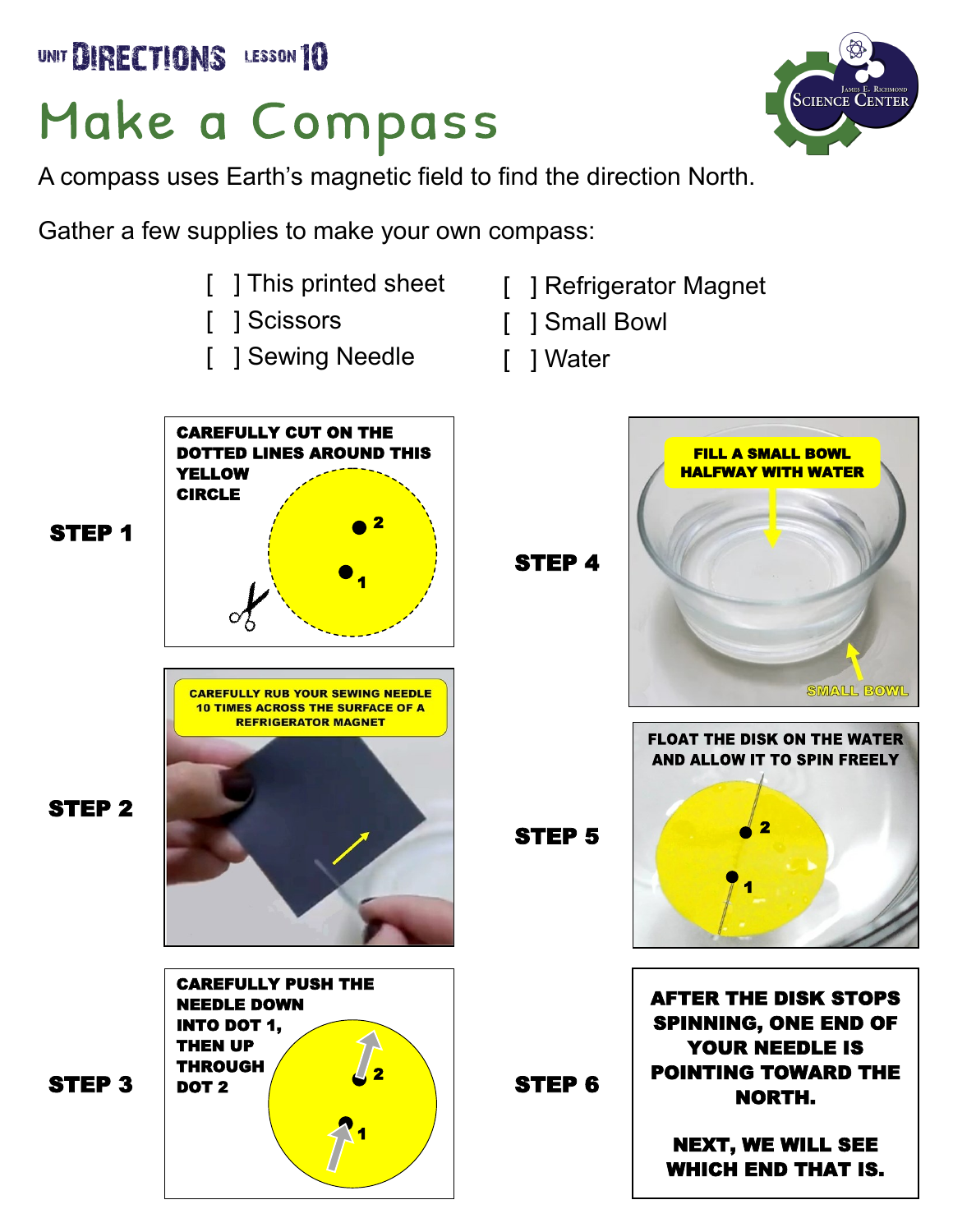#### UNIT **DIRECTIONS** LESSON 10

# Which way is North?

 $\mathcal{U}$ h



 Take your floating disk, a marker, and this page outside. Lay this sheet down so that the E (or East) is facing the direction where the Sun rises.

 Set your bowl on the ground or a table. Allow the floating disk to settle. Now, one end of the needle should be pointing toward the N (or North) on your Compass Rose.

 The opposite direction is **South.** Use a crayon or marker to write a big **S** in the circle on your Compass Rose.

 Your Compass Rose is now complete! You have identified all four of the Cardinal Directions: East, North, West and **South.**

 Birds that migrate (like the Canada Goose) fly **South** for the Winter. They do that to follow the food, so they can eat during the months when the weather is cold.

NOTE: DEPENDING ON DEPENDING **ICH WAY YOU** RUBBED YOUR NEEDLE ON THE MAGNET, YOUR DISK MIGHT STOP SPINNING ITH THE 1 ON TOP. THAT'S OK. EITHER WAY, THE NEEDLE WILL BE POINTING IN A NORTH/SOUTH **DIRECTION** WHICH WAY YOU<br>RUBBED YOUR<br>NEEDLE ON THE<br>MAGNET, YOUR EITHER WAY, WILL BE<br>POINTING IN A<br>NORTH/SOUTH<br>DIRECTION.